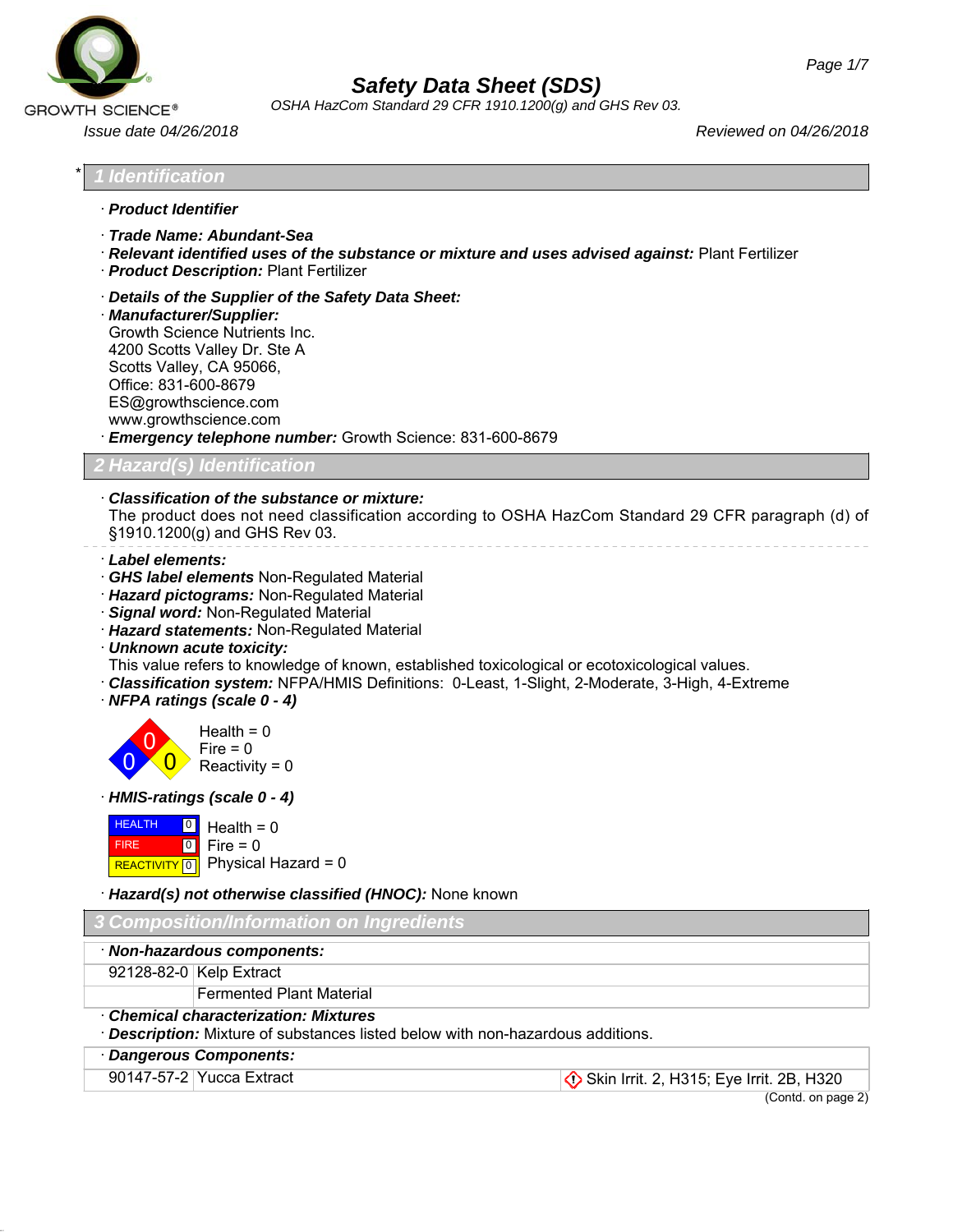*OSHA HazCom Standard 29 CFR 1910.1200(g) and GHS Rev 03.*

*Issue date 04/26/2018 Reviewed on 04/26/2018*

## *Trade Name: Abundant-Sea*

## · *Additional information:*

The exact percentages of the ingredients of this mixture are considered to be proprietary and are withheld in accordance with the provisions of paragraph (i) of §1910.1200 of 29 CFR 1910.1200 Trade Secrets.

# *4 First-Aid Measures*

- · *Description of first aid measures*
- · *General information:* No special measures required.
- · *After inhalation:* Supply fresh air; consult doctor in case of complaints.
- · *After skin contact:*

Wash with soap and water.

If skin irritation occurs, consult a doctor.

· *After eye contact:*

Rinse opened eye for several minutes under running water.

- If eye irritation occurs, consult a doctor.
- · *After swallowing:* If swallowed and symptoms occur, consult a doctor.
- · *Information for doctor*
- · *Most important symptoms and effects, both acute and delayed:* No further relevant information available.
- · *Indication of any immediate medical attention and special treatment needed:*

No further relevant information available.

*5 Fire-Fighting Measures*

- · *Extinguishing media*
- · *Suitable extinguishing agents:* Use fire fighting measures that suit the environment.
- · *For safety reasons unsuitable extinguishing agents:* No further relevant information.
- · *Special hazards arising from the substance or mixture:* No further relevant information available.
- · *Advice for firefighters*
- · *Special protective equipment for firefighters:*

As in any fire, wear self-contained breathing apparatus pressure-demand (NIOSH approved or equivalent) and full protective gear to prevent contact with skin and eyes.

*6 Accidental Release Measures*

- · *Personal precautions, protective equipment and emergency procedures:* Not required.
- · *Environmental precautions:* No special measures required.

· *Methods and material for containment and cleaning up:* Absorb with liquid-binding material (i.e. sand, diatomite, acid binders, universal binders, sawdust). Dispose of the collected material according to regulations.

· *Reference to other sections:*

See Section 7 for information on safe handling.

See Section 8 for information on personal protection equipment.

See Section 13 for disposal information.

- · *Protective Action Criteria for Chemicals*
- · *PAC-1:*

None of the ingredients are listed.

· *PAC-2:*

None of the ingredients are listed.

· *PAC-3:*

46.2.1

None of the ingredients are listed.

(Contd. on page 3)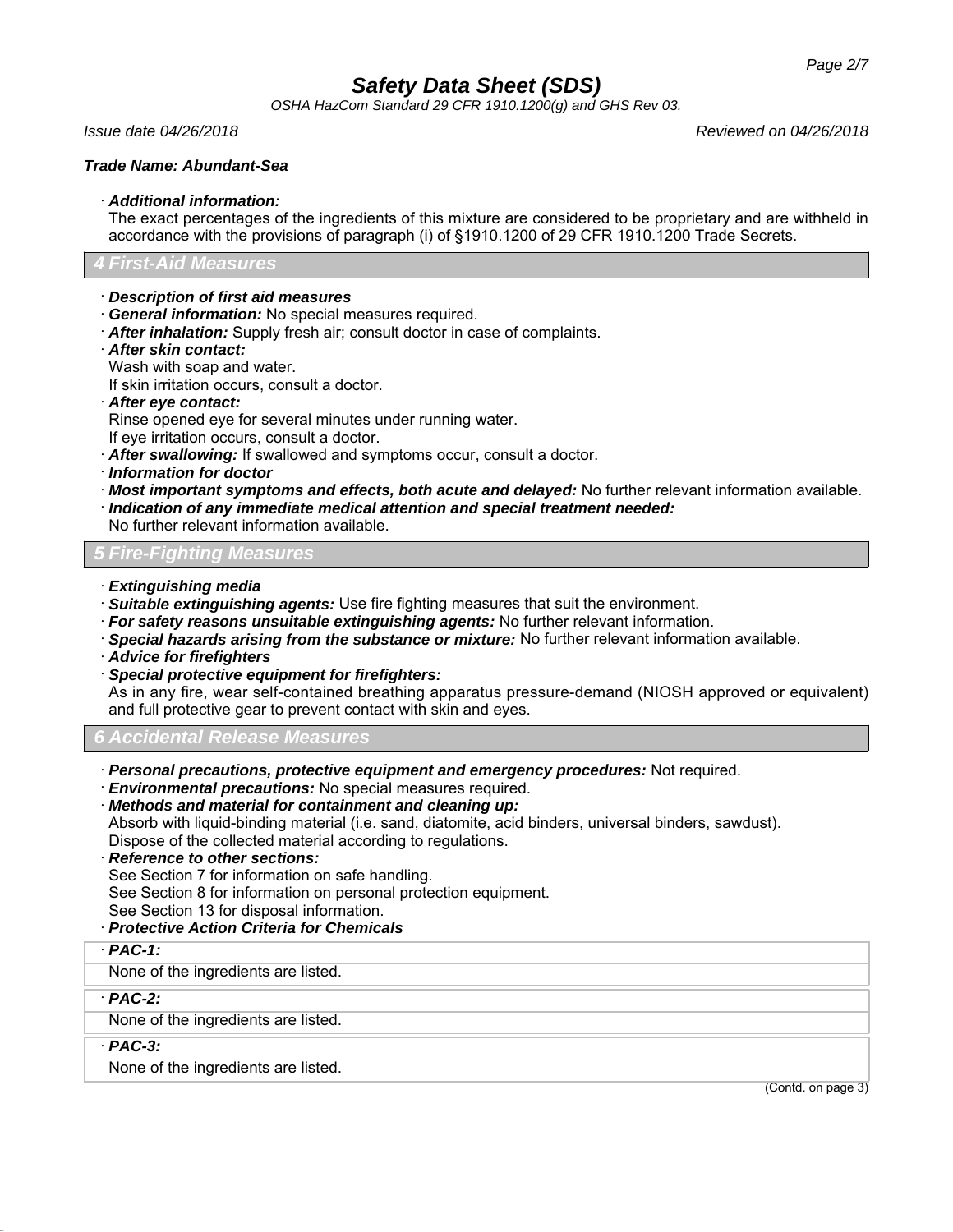*OSHA HazCom Standard 29 CFR 1910.1200(g) and GHS Rev 03.*

*Issue date 04/26/2018 Reviewed on 04/26/2018*

#### *Trade Name: Abundant-Sea*

### *7 Handling and Storage*

- · *Handling*
- · *Precautions for safe handling:* No special measures required.
- · *Information about protection against explosions and fires:* No special measures required.
- · *Conditions for safe storage, including any incompatibilities*
- · *Storage*
- · *Requirements to be met by storerooms and receptacles:*
- Store in a cool, dry place in tightly closed receptacles.
- · *Information about storage in one common storage facility:* Not required.
- · *Further information about storage conditions:* None.
- **Specific end use(s):** No further relevant information available.

### *8 Exposure Controls/Personal Protection*

· *Additional information about design of technical systems:* No further data; see section 7.

- · *Control parameters:*
- · *Components with occupational exposure limits:*

The product does not contain any relevant quantities of materials with critical values that have to be monitored at the workplace.

- · *Additional information:* The lists that were valid during the creation of this SDS were used as basis.
- · *Exposure controls:*
- · *Personal protective equipment*
- · *General protective and hygienic measures:*

The usual precautionary measures for handling chemicals should be followed.

- · *Breathing equipment:* Not required.
- · *Protection of hands:* Not required.
- · *Material of gloves:* Not applicable.
- · *Penetration time of glove material:* Not applicable.
- · *Eye protection:*



46.2.1

Goggles recommended during refilling.

## *9 Physical and Chemical Properties*

- · *Information on basic physical and chemical properties*
- · *General Information*

| Appearance:                         |                   |
|-------------------------------------|-------------------|
| Form:                               | Liquid            |
| Color:                              | Dark brown        |
| · Odour:                            | Mild Seaweed      |
| Odor threshold:                     | Not determined.   |
| $\cdot$ pH-value @ 20 °C (68 °F):   | $3.8 - 4.8$       |
| Change in condition                 |                   |
| <b>Melting point/Melting range:</b> | Not determined.   |
| <b>Boiling point/Boiling range:</b> | ≥100 °C (≥212 °F) |
| · Flash point:                      | None              |
|                                     |                   |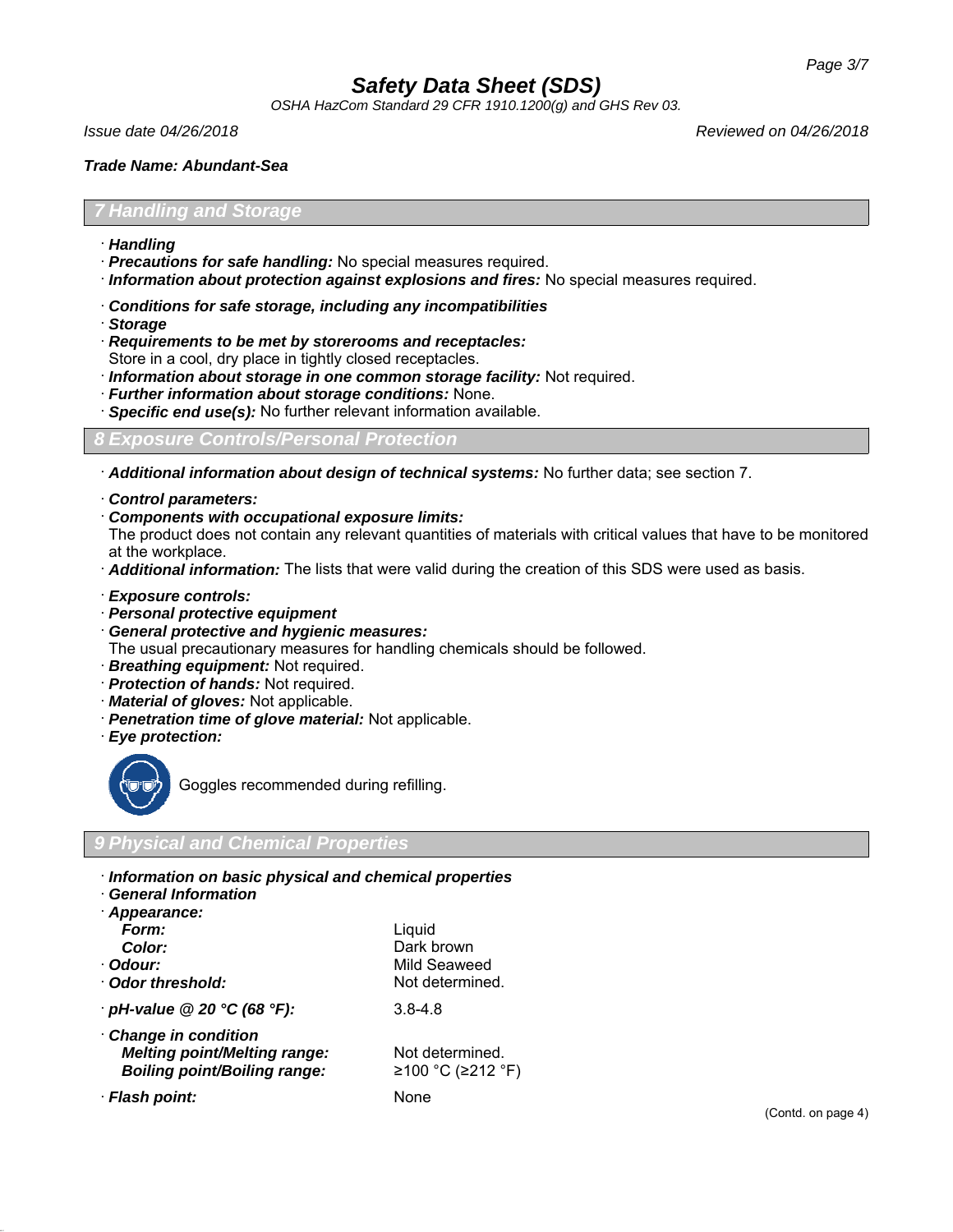*OSHA HazCom Standard 29 CFR 1910.1200(g) and GHS Rev 03.*

*Issue date 04/26/2018 Reviewed on 04/26/2018*

### *Trade Name: Abundant-Sea*

| · Flammability (solid, gaseous):                                                          | Not applicable.                                       |  |  |
|-------------------------------------------------------------------------------------------|-------------------------------------------------------|--|--|
| · Ignition temperature:                                                                   | Not applicable                                        |  |  |
| Decomposition temperature:                                                                | Not determined.                                       |  |  |
| · Auto igniting:                                                                          | Product is not self-igniting.                         |  |  |
| Danger of explosion:                                                                      | Product does not present an explosion hazard.         |  |  |
| <b>Explosion limits:</b><br>Lower:<br><b>Upper:</b>                                       | Not determined.<br>Not determined.                    |  |  |
| · Vapor pressure:                                                                         | Not determined.                                       |  |  |
| <b>Density:</b><br><b>Relative density:</b><br>Vapor density:<br><b>Evaporation rate:</b> | Not determined.<br>Not determined.<br>Not determined. |  |  |
| Solubility in / Miscibility with:<br>Water:                                               | Fully miscible.                                       |  |  |
| · Partition coefficient (n-octanol/water): Not determined.                                |                                                       |  |  |
| · Viscosity:<br>Dynamic:<br><b>Kinematic:</b>                                             | Not determined.<br>Not determined.                    |  |  |
| · Solvent content:<br><b>VOC content:</b>                                                 | 0.00%                                                 |  |  |
| Solids content:<br><b>Other information:</b>                                              | 4.6%<br>No further relevant information available.    |  |  |
|                                                                                           |                                                       |  |  |

#### *10 Stability and Reactivity*

· *Reactivity:* No further relevant information available.

· *Chemical stability:* Stable under normal conditions.

· *Thermal decomposition / conditions to be avoided:* No decomposition if used according to specifications.

- · *Possibility of hazardous reactions:* No dangerous reactions known.
- · *Conditions to avoid:* No further relevant information available.
- · *Incompatible materials:* No further relevant information available.
- · *Hazardous decomposition products:* No dangerous decomposition products known.

# *11 Toxicological Information*

- · *Information on toxicological effects:*
- · *Acute toxicity:*

46.2.1

- · *LD/LC50 values that are relevant for classification:* No data available.
- · *Primary irritant effect:*
- · *On the skin:* No irritating effect.
- · *On the eye:* No irritating effect.
- · *Additional toxicological information:*

The product is not subject to classification according to internally approved calculation methods for preparations.

(Contd. on page 5)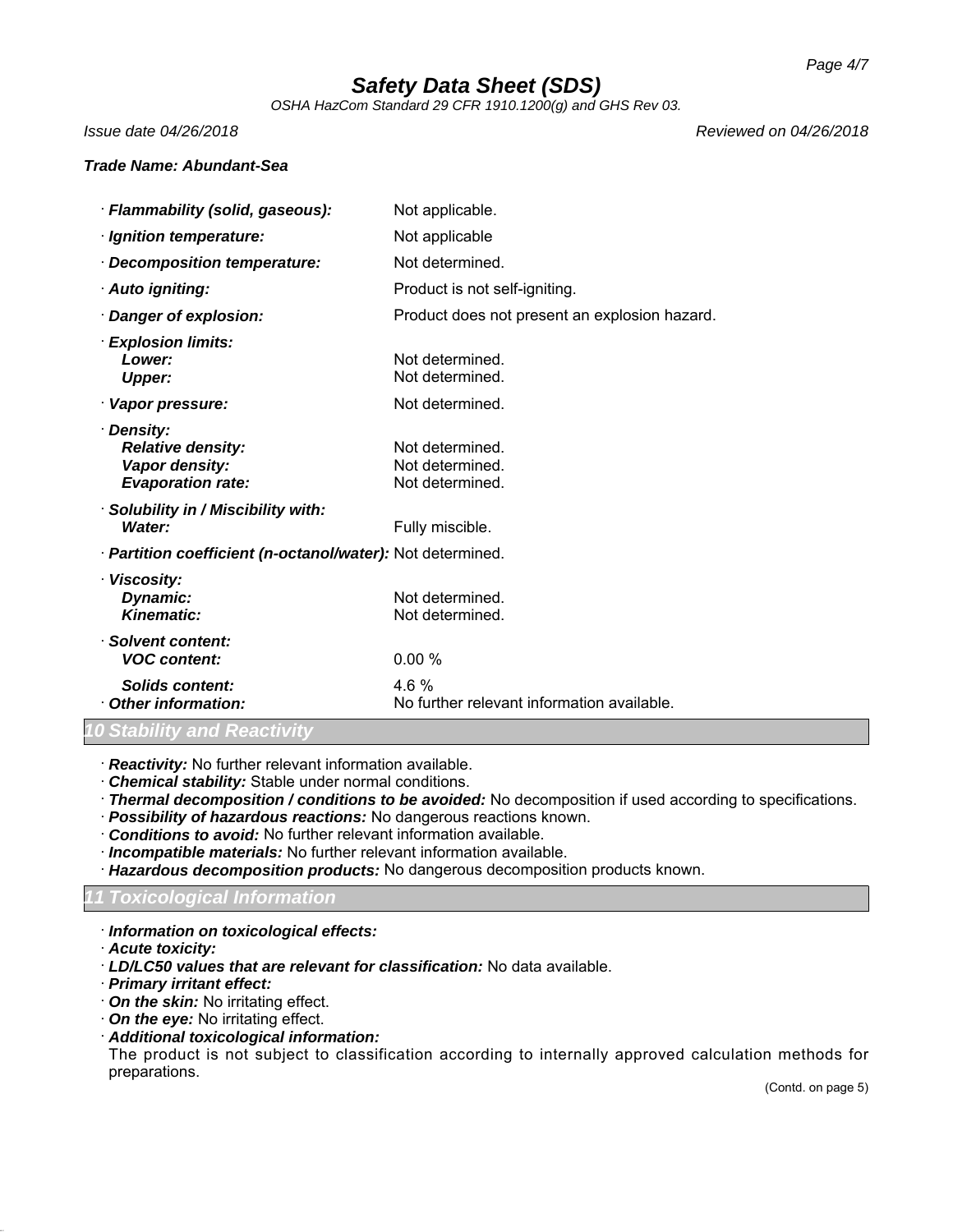*OSHA HazCom Standard 29 CFR 1910.1200(g) and GHS Rev 03.*

*Issue date 04/26/2018 Reviewed on 04/26/2018*

### *Trade Name: Abundant-Sea*

When used and handled according to specifications, the product does not have any harmful effects according to our experience and the information provided to us.

#### · *Carcinogenic categories:*

· *IARC (International Agency for Research on Cancer):*

None of the ingredients are listed.

· *NTP (National Toxicology Program):*

None of the ingredients are listed.

· *OSHA-Ca (Occupational Safety & Health Administration):*

None of the ingredients are listed.

### *12 Ecological Information*

#### · *Toxicity:*

- · *Aquatic toxicity:* No further relevant information available.
- · *Persistence and degradability:* No further relevant information available.
- · *Behavior in environmental systems:*
- · *Bioaccumulative potential:* No further relevant information available.
- · *Mobility in soil:* No further relevant information available.
- · *Additional ecological information:*
- · *General notes:*

Do not allow undiluted product or product that has not been neutralized to reach ground water, water course or sewage system.

- · *Results of PBT and vPvB assessment:*
- · *PBT:* Not applicable.
- · *vPvB:* Not applicable.
- · *Other adverse effects:* No further relevant information available.

## *13 Disposal Considerations*

#### · *Waste treatment methods*

· *Recommendation:*

46.2.1

Smaller quantities can be disposed of with household waste.

Observe all federal, state and local environmental regulations when disposing of this material.

· *Uncleaned packagings*

- · *Recommendation:* Disposal must be made according to official regulations.
- Recommended cleansing agent: Water, if necessary with cleansing agents.

# *14 Transport Information*

| · UN-Number:                     |                        |
|----------------------------------|------------------------|
| · DOT, ADR/ADN, ADN, IMDG, IATA  | Non-Regulated Material |
| $\cdot$ UN proper shipping name: |                        |
| · DOT, ADR/ADN, ADN, IMDG, IATA  | Non-Regulated Material |
| · Transport hazard class(es):    |                        |
| · DOT, ADR/ADN, ADN, IMDG, IATA  |                        |
| · Class:                         | Non-Regulated Material |
| · Packing group:                 |                        |
| · DOT, ADR/ADN, IMDG, IATA       | Non-Regulated Material |
| · Environmental hazards:         | Not applicable.        |
| Special precautions for user:    | Not applicable.        |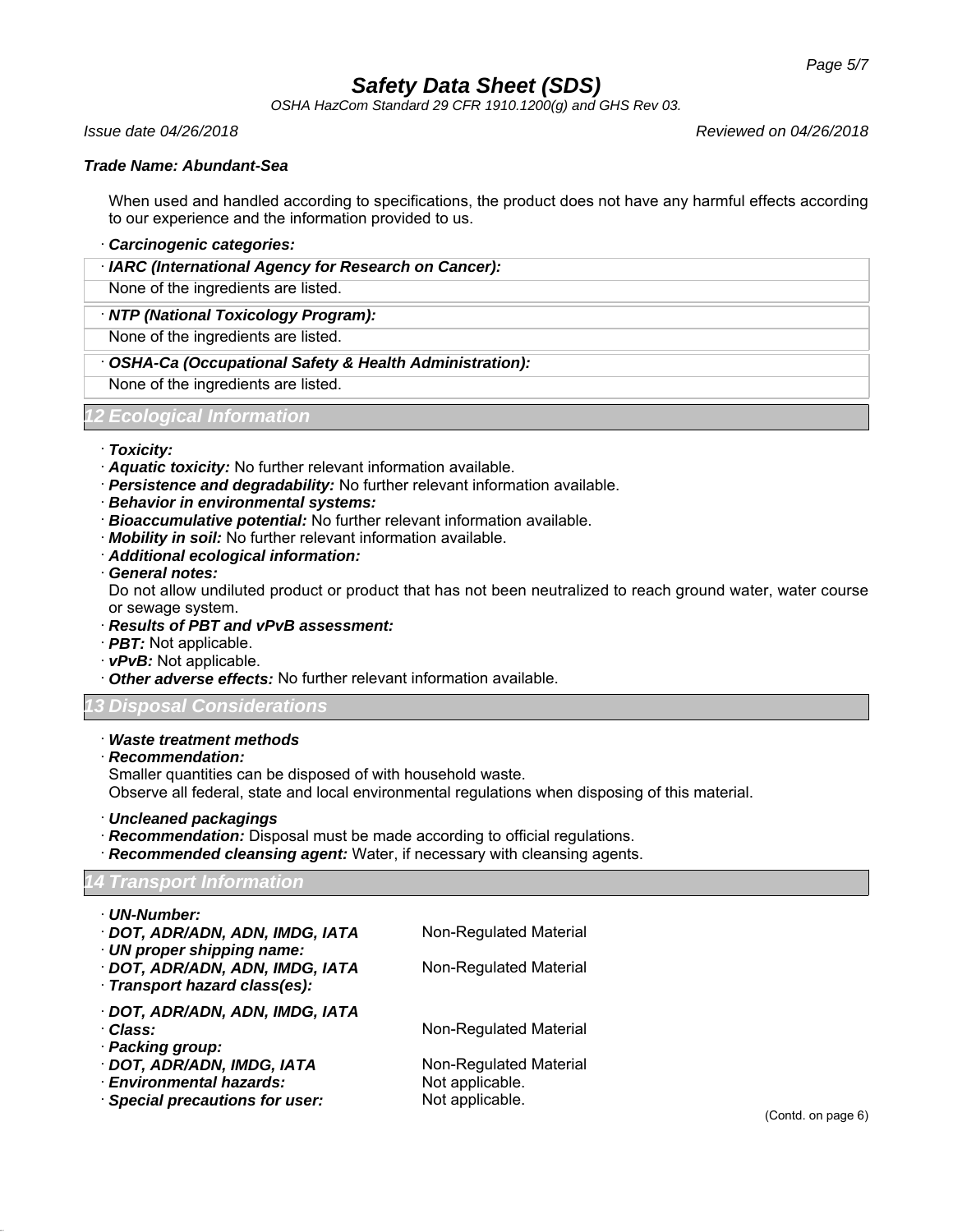*OSHA HazCom Standard 29 CFR 1910.1200(g) and GHS Rev 03.*

*Issue date 04/26/2018 Reviewed on 04/26/2018*

· *Transport in bulk according to Annex II of* MARPOL73/78 and the IBC Code: Not applicable. · **UN "Model Regulation":** Non-Regulated Material

#### *15 Regulatory Information*

- · *Safety, health and environmental regulations/legislation specific for the substance or mixture:*
- · *SARA (Superfund Amendments and Reauthorization):*
- · *Section 355 (extremely hazardous substances):* None of the ingredients are listed. · *Section 313 (Specific toxic chemical listings):* None of the ingredients are listed. · *TSCA (Toxic Substances Control Act):* None of the ingredients are listed. · *TSCA new (21st Century Act) (Substances not listed)* 90147-57-2 Yucca Extract
- · *California Proposition 65:*
- · *Chemicals known to cause cancer:*
- None of the ingredients are listed.
- · *Chemicals known to cause reproductive toxicity for females:*
- None of the ingredients are listed.
- · *Chemicals known to cause reproductive toxicity for males:*
- None of the ingredients are listed.
- · *Chemicals known to cause developmental toxicity:*
- None of the ingredients are listed.
- · *New Jersey Right-to-Know List:* None of the ingredients are listed.
- · *New Jersey Special Hazardous Substance List:* None of the ingredients are listed.
- · *Pennsylvania Right-to-Know List:* None of the ingredients are listed.
- · *Pennsylvania Special Hazardous Substance List:*
- None of the ingredients are listed.
- · *Carcinogenic categories:*
- · *EPA (Environmental Protection Agency):*
- None of the ingredients are listed.
- · *TLV (Threshold Limit Value established by ACGIH):*
- None of the ingredients are listed.
- · *NIOSH-Ca (National Institute for Occupational Safety and Health):*
- None of the ingredients are listed.

46.2.1

- · *GHS label elements* Non-Regulated Material
- · *Hazard pictograms:* Non-Regulated Material
- · *Signal word:* Non-Regulated Material
- · *Hazard statements:* Non-Regulated Material